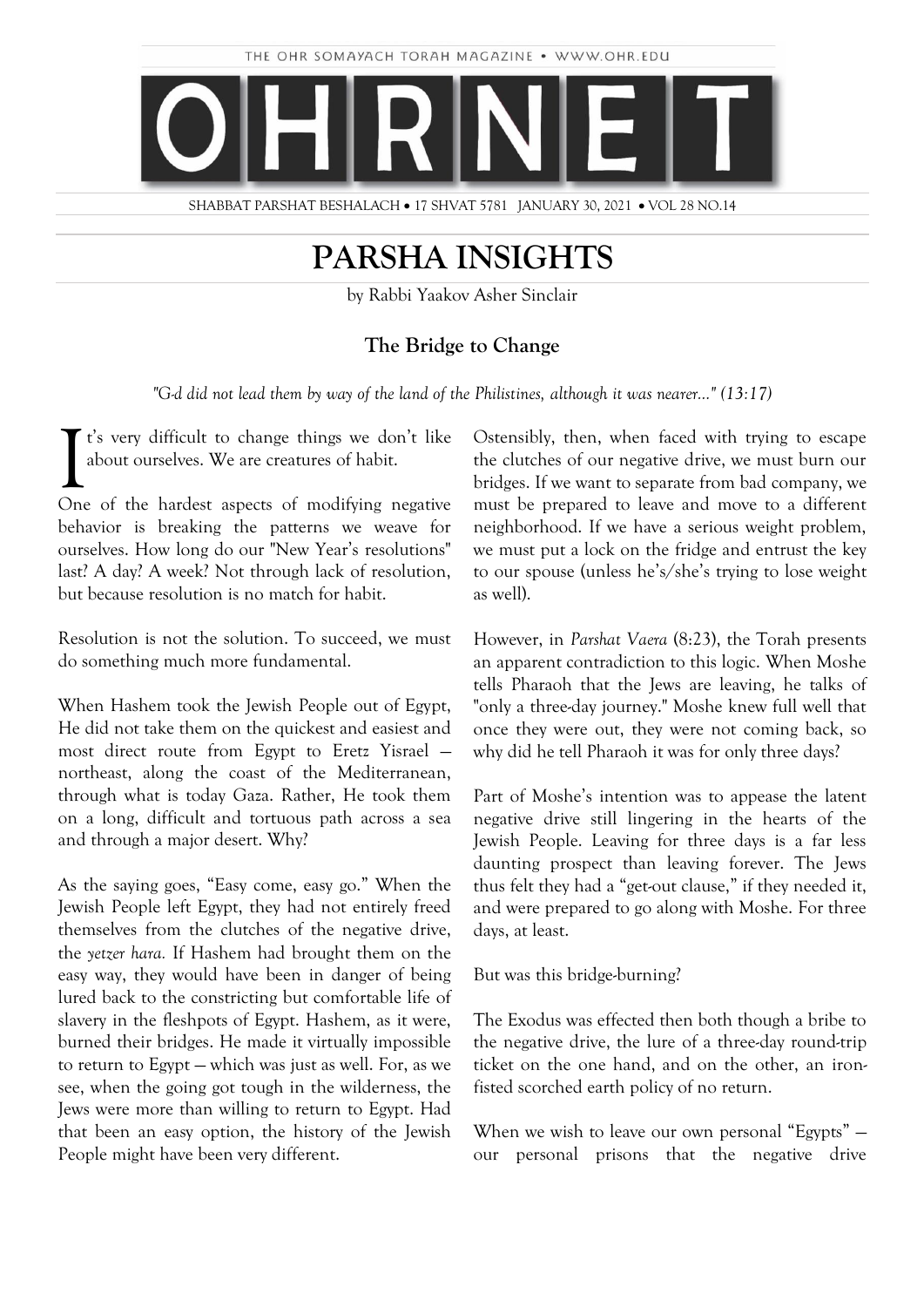constructs for us — which is the correct course to follow?

The answer is that we need both. For someone who smokes forty cigarettes a day, the idea of going cold turkey is horrendous. But tell him that if after two weeks he's not happy, he can go back to smoking like a chimney, you will see a different picture.

Seduction and bribery are our opening guns against the negative drive. Afterwards we have to follow up by burning our bridges. It was the lure of a round-trip ticket that got the Jewish People as far as the edge of the water, but it was only Nachson ben Amiadav's jumping headlong into the sea, showing there was no turning back, that made the waters divide.

 *Sources: based on Rabbi E. E. Dessler and Lekach Tov*

# **PARSHA OVERVIEW**

haraoh finally sends the *Bnei Yisrael* out of Egypt. With pillars of cloud and fire, G-d leads them toward *Eretz* Yisrael on a circuitous route, avoiding the *Pelishtim* (Philistines). Pharaoh regrets the loss of so many slaves, and chases after the Jews with his army. The Jews are very afraid as the Egyptians draw close, but G-d protects them. Moshe raises his staff, and G-d splits the sea, enabling the Jews to cross safely. Pharaoh, his heart hardened by G-d, commands his army to pursue, whereupon the waters crash down upon the Egyptian army. Moshe and Miriam lead the men and women, respectively, in a song of thanks. P

After three days' travel, only to find bitter waters at Marah, the people complain. Moshe miraculously produces potable water. In Marah they receive certain mitzvahs. The people complain that they ate better food in Egypt. Hashem sends quail for meat and provides manna, miraculous bread that falls from the sky every day except Shabbat. On Friday, a double portion descends to supply the Shabbat needs. No one is able to obtain more than his daily portion, but manna collected on Friday suffices for two days so the Jews can rest on Shabbat. Some manna is set aside as a memorial for future generations.

When the Jews again complain about a lack of water, Moshe miraculously produces water from a rock. Then Amalek attacks. Joshua leads the Jews in battle, and Moshe prays for their welfare.

Ohrnet Magazine is a weekly Torah magazine published by Ohr Somayach Institutions POB 18103, Jerusalem 91180, Israel - Tel +972-2-581-0315 ∙ Email. [ohr@ohr.edu](mailto:ohr@ohr.edu)

Contributing authors, editors and production team: Rabbi Nota Schiller – Rosh HaYeshiva, Rabbi Yitzchak Breitowitz - Rav of Kehillos Ohr Somayach, Avi Kauffman, Rabbi Reuven Chaim Klein, Rabbi Reuven Lauffer, Rabbi Yaakov Meyers, Mrs. Rosalie Moriah, Rabbi Moshe Newman, Rabbi Shlomo Simon, Rabbi Yaakov Asher Sinclair, Rabbi Yehuda Spitz, Mrs. Helena Stern.

*©1992-2021 Ohr Somayach Institutions – All rights reserved – This publication contains words of Torah. Please treat it with due respect. Editor's disclaimer – Ohrnet Magazine is not intended to be a source for halachic rulings. In any real and specific case one should consult a qualified halachic authority for ruling.*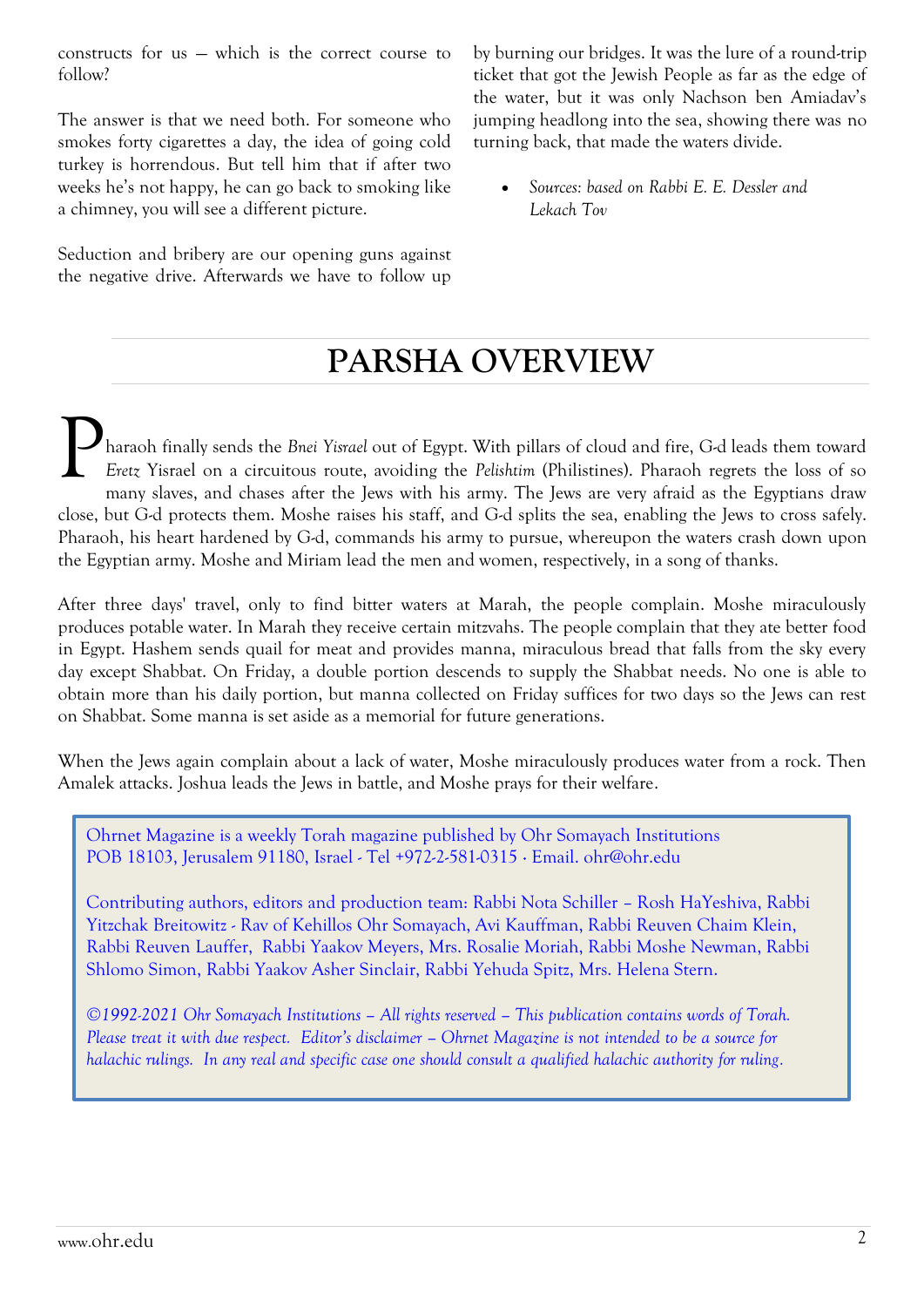# **TALMUD TIPS**

by Rabbi Moshe Newman

### **Beshalach: Pesachim 72-78**

### **Service with a Smile**

*Rabban Gamliel asked Rabbi Tarfon, "Why were you not in the Beit Midrash last night?"*

n our *daf* we learn a *beraita* that records a clever verbal exchange between Rabban Gamliel and Rabbi Tarfon. When Rabban Gamliel made the above query of Rabbi Tarfon, who was normally studying Torah at night in the Beit Midrash with Rabban Gamliel, the reply Rabbi Tarfon gave was a puzzling "riddle." Rabbi Tarfon, who was a *kohen*, explained "*avadti avodah*" a term whose simple meaning is that he was preoccupied with his priestly sacrificial duties in the Beit Hamikdash. O

Rabban Gamliel replied, "All of your words are nothing but amazing (i.e. absurd)!" He continued, rhetorically, "Where do you get such an idea that there exists sacrificial service nowadays (i.e. after the destruction of the Beit Hamikdash)?"

(I recall a commentary which asks: "Why did Rabban Gamliel consider only the possibility of *avodah* as referring to the Beit Hamikdash service, but did not consider that Rabbi Tarfon perhaps meant *prayer* when he spoke of his *avodah*? Prayer is also called *avodah* — *avodah sh'balev*, service of the heart — as taught in Masechet Ta'anit 2a: "The verse states, 'To love Hashem and to serve Him with all of your heart' (Devarim 11:13). What service (*avodah*) is done with the heart? You must say: This is *tefillah* (prayer)." Rather, it must be that understanding the word *avodah* in this case as a reference to prayer was not considered for obvious reasons: Rabbi Tarfon would have prayed in the Beit Midrash, in addition to the fact that the evening prayer service elsewhere would not be sufficient reason for him not learning Torah in the Beit Midrash after the prayer concluded.)

So, what, in fact, was the *avodah* that preoccupied Rabbi Tarfon the previous night? Rabbi Tarfon explained his specific *avodah* in the following manner: "The verse states (in Bamidbar 18:7) 'And you (Aharon) and your sons shall keep your *kehunah* in all matters concerning the Altar, and concerning what is within the *parochet*, and you shall serve; *avodat matana* (literally, 'service of a gift') I have given you *kehunah*, and any non-*kohen* who approaches will die.' We see here that the Torah makes an equation between the *eating of terumah by a kohen* with the *avodah* of a *kohen* who is offering sacrifices in the Beit Hamikdash." Rabbi Tarfon's reply was that he *needed to go home* to eat *terumah* in a state of ritual purity and an environment safeguarded to be ritually pure — and he was therefore not able to go to the Beit Midrash that night. (As we learn in the first *mishna* in *Shas*, in many cases a person who became ritually impure needed to wait until nightfall before eating *terumah*.)

The Torah did not write *matnat avodah* - "the gift of *avodah*" — which would imply that the merit given to the *kohen* to do *avodah* in the Beit Hamikdash is a *gift* to *kehunah.* (This is actually the *pshat* that Rashi gives in explaining the verse i.e. that Hashem is saying to Aharon HaKohen and his descendents that the *avodah* service that will be performed by them is a gift to them.) Rabbi Tarfon, however, sees from the "reversed order" of the words — *avodat matana* that the *matana* gifts that are given to a *kohen* are also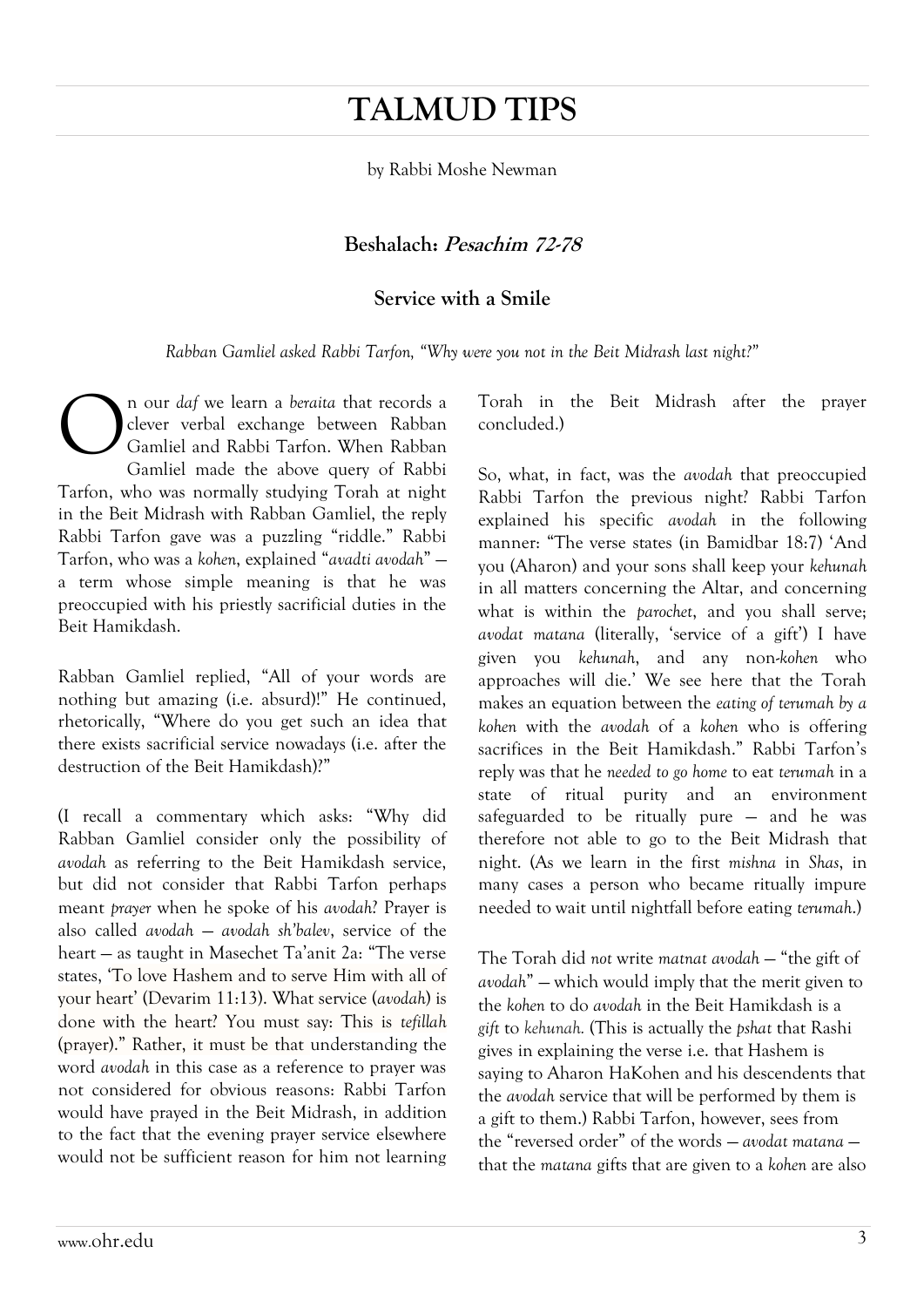to be seen as, and called, *avodah*. This means that when a *kohen*, such as Rabbi Tarfon, would eat *terumah*, it is also a type of *avodah* of a *kohen*. (And, of course, this does not mean the work of preparing and eating the *terumah* food…)

In what sense is a *kohen* eating *terumah* considered an *avodah*? One explanation offered is that the Torah mandates that *terumah* and another twenty-three special gifts be given to the *kohanim* to enable them to fulfill their purpose as *kohanim*. The *kohanim* were not given a share in the Land of Israel at the time when the Land was divided among the tribes by Yehoshua bin Nun. This type of gift to them is not their 'share.' Rather, "Hashem is their share." The *kohanim* were designated to offer the *korbanot* for the public and individuals at the time when the Beit Hamikdash stood. And they were also to be teachers of Torah to the Jewish People. Everything they did was a type of *avodah —* including accepting and eating the twenty-four types of gifts from the nation. The people of the nation gave them these gifts to sustain them, and, in turn, these gifts returned to the people in the many forms of *avodah* of the *kohanim* serving the Jewish People and serving Hashem on behalf of the nation. The goal of this 'arrangement' is to help the Jewish People become closer to their Creator by

means of the various *korbanot* offered by the *kohanim,* mitzvah fulfillment which they were instructed by the *kohanim*, and, last but not least — through dedicated Torah study, which they learned from the mouths of the *kohanim*.

(I have seen the following idea, which is appropriate to our *gemara*, in the writings of Rabbi Reuven Chaim Klein, on the topic of the exact meaning of various words in the Torah that mean 'gift.' Rabbi Klein writes, based on the works of Rabbi Tzvi Yaakov Mecklenburg (1785-1865): "It is inappropriate to use the term *matana* when discussing an offering to Hashem. A *matana* serves to fill a certain need on the part of the recipient. In the case of Hashem, He is complete and has no needs, so He certainly does not require any sort of gift. For this reason, sacrifices to Hashem are never described as a *matana* in the Torah." In this sense, the *avodah* in our verse is not (only) the offering of *korbanot*, but the *avodah* of fulfilling the needs of the *kohanim* by their accepting and consuming the twenty-four gifts for the purpose of enabling them to help fulfill the needs of the Jewish People.)

**Pesachim 72b-73a**

### **Ohr Somayach announces a new booklet on**

**The Morning Blessings by Rabbi Reuven Lauffer www[.ohr.edu/morning-blessings](http://ohr.edu/morning-blessings)**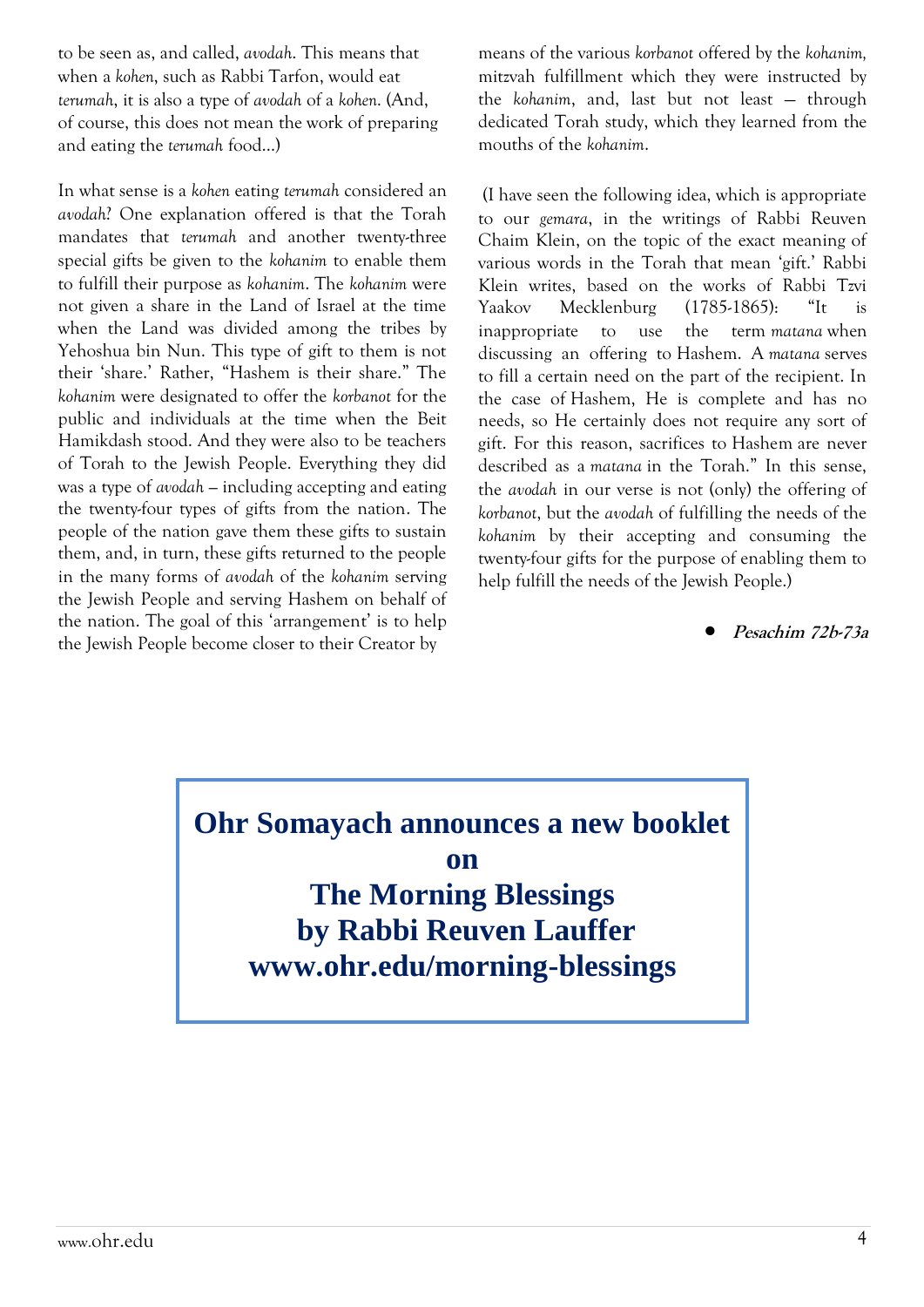# **Q & A**

### **BESHALACH**

#### **Questions**

- 1. What percentage of the Jewish People died during the plague of darkness?
- 2. Why did the oath that Yosef administered to his brothers apply to Moshe's generation?
- 3. Why did the Egyptians want to pursue the Jewish People?
- 4. Where did the Egyptians get animals to pull their chariots?
- 5. What does it mean that the Jewish People "took hold of their fathers' craft" (*tafsu umnut avotam* )?
- 6. How did G-d cause the wheels of the Egyptian chariots to fall off?
- 7. Why were the dead Egyptians cast out of the sea?
- 8. To what future time is the verse hinting when it uses the future tense of "Then Moshe and *Bnei Yisrael* will sing"?
- 9. Why are the Egyptians compared to stone, lead, and straw?
- 10. The princes of Edom and Moav had nothing to fear from the Jewish People. Why, then, were they "confused and gripped with trembling"?
- 11. Moshe foretold that he would not enter the Land of Israel. Which word in the parsha indicates this?
- 12. Why is Miriam referred to as "Aharon's sister" and not as "Moshe's sister"?
- 13. The Jewish women trusted that G-d would grant the Jewish People a miraculous victory over the Egyptians. How do we see this?
- 14. Which sections of the Torah did the Jewish People receive at Marah?
- 15. When did *Bnei Yisrael* run out of food?
- 16. What lesson in *derech eretz* concerning the eating of meat is taught in this week's Parsha?
- 17. How did non-Jews experience the taste of the manna?
- 18. The Prophet Yirmiyahu showed the Jewish People a jar of manna prepared in the time of Moshe. Why?
- 19. Which verse in this week's parsha alludes to the plague of blood?
- 20. Why did Moshe's hands become heavy during the war against Amalek?

*All references are to the verses and Rashi's commentary, unless otherwise stated.*

#### **Answers**

- 1. 13:18 Eighty percent (four-fifths).
- 2. 13:19 Yosef made his brothers swear that they would make their children swear.
- 3. 14:5 To regain their wealth.
- 4. 14:7 From those Egyptians who feared the word of G-d and kept their animals inside during the plagues.
- 5. 14:10 They cried out to G-d.
- 6. 14:25 He melted them with fire.
- 7. 14:30 So that the Jewish People would see the destruction of the Egyptians and be assured of no further pursuit.
- 8. 15:1 Resurrection of the dead during the time of *mashiach* .
- 9. 15:5 The wickedest ones floated like straw, dying slowly. The average ones suffered less, sinking like stone. Those still more righteous sunk like lead, dying immediately.
- 10. 15:14 They felt horrible seeing Israel in a state of glory.
- 11. 15:17 "*T'vi-aimo* ..." -- "Bring them" (and not "bring us").
- 12. 15:20 Aharon put himself at risk for her when she was struck with *tzara'at*. (*See Bamidbar 12:12* )
- 13. 15:20 They brought musical instruments with them in preparation for the miraculous victory celebration.
- 14. 15:25 Shabbat, Red Heifer, Judicial Laws.
- 15. 16:1 15th of Iyar.
- 16. 16:8 One should not eat meat to the point of satiety.
- 17. 16:21 The sun melted whatever manna remained in the fields. This flowed into streams from which animals drank. Whoever ate these animals tasted manna.
- 18. 16:32 The people claimed they couldn't study Torah because they were too busy earning a livelihood. Yirmiyahu showed them the manna saying: "If you study Torah, G-d will provide for you just as he provided for your ancestors in the desert."
- 19. 17:5 "And your staff with which you smote the river...."
- 20. 17:12 Because he was remiss in his duty, since he, not Yehoshua, should have led the battle.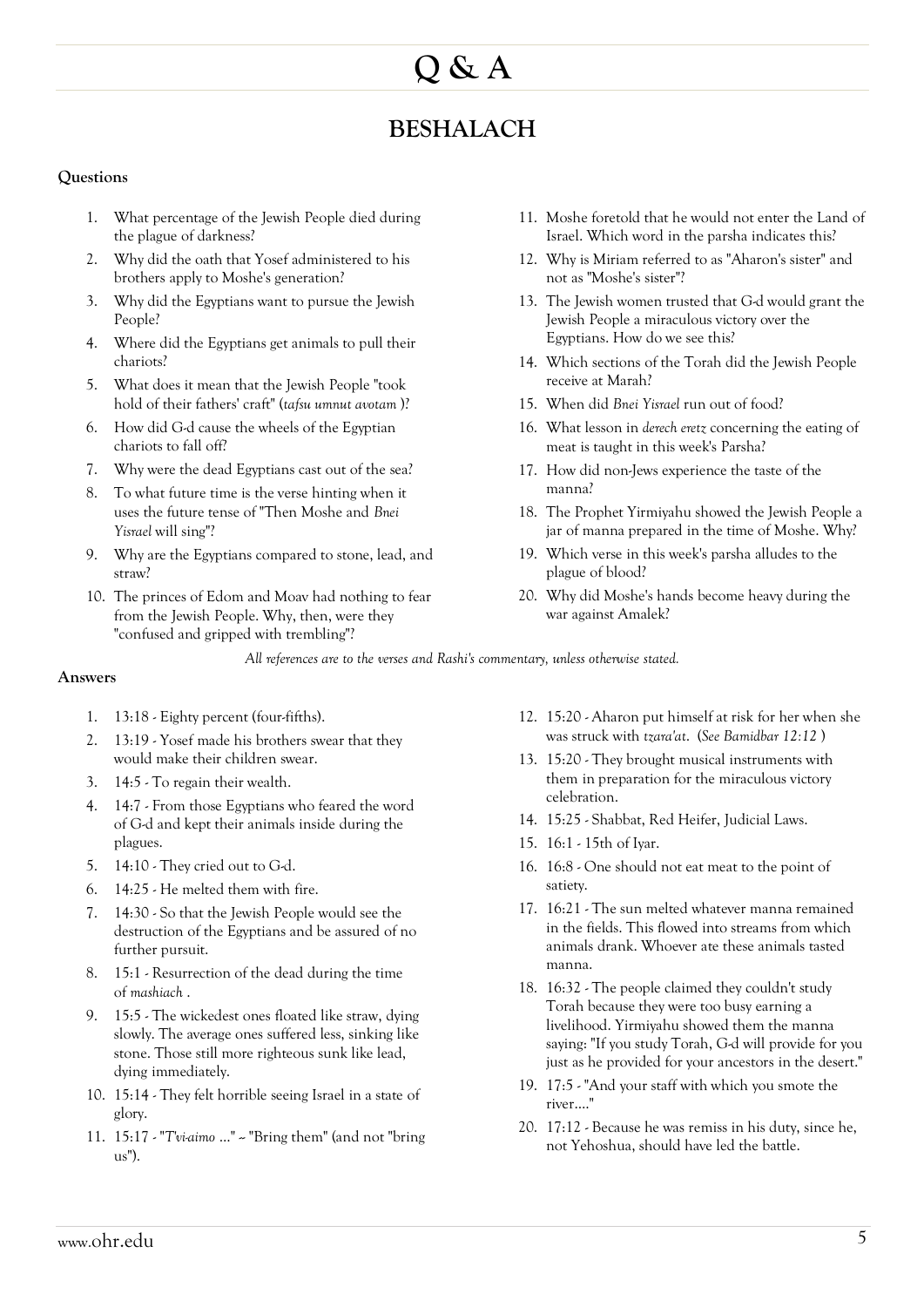# **WHAT'S IN A WORD? Synonyms in the Hebrew Language**

by Rabbi Reuven Chaim Klein

### **Beshalach: Through the Looking Window**

n the *Haftarah* of *Shabbat Shirah*, Deborah and Barak sing G-d's praises for delivering the Canaanite general Sisera into their hands. Their poetic song lists all the heroes who led the Jews to victory. Towards the end of the song, it switches scenes to focus on Sisera's mother and her anxious anticipation of Sisera's triumphant return: "She gazed through the window (*chalon*) and she sobbed / Sisera's mother [peeked] through the window (*eshnav*)…" (Judges 5:28). In this short passage we encounter two Hebrew words that mean "window." What, if anything, is the difference between a *chalon* and an *eshnav*? I

Let's start with the word *chalon* because it is more common (appearing 31 times in the Bible) and its etymology is much simpler.

Rabbi Shlomo Pappenheim of Breslau (1740-1814) traces the etymology of the word *chalon* to the twoletter root CHET-LAMMED, which means "circular movement" and the "empty space" within a circle. Other words that Rabbi Pappenheim understands derive from this root include: *chalil*  ("flute," a hollow musical instrument), *machol* (a type of "dance" performed by going around in a circle), *chalom* ("dream" because it is a reflection of one's thoughts going around and around in one's mind), *chillul* ("desecration," a reference to the empty void in lieu of holiness), *challal* (a "human corpse" emptied of its life-force), *choli*/*machalah* (a "sickness" that affects the body all around), and *cheil* (a "short wall" that surrounds a higher wall, effectively creating an empty space between the two walls).

In the same vein, Rabbi Pappenheim explains in *Yerios Shlomo* that *chalon* derives from this root because a "window" is essentially just an empty space or hole in a wall. Interestingly, in *Cheshek Shlomo* Rabbi Pappenheim adds that *chalon*  specifically denotes a "*round* window," thus connecting the word to both core meanings of the

biliteral CHET-LAMMED. Even grammarians like Radak and Ibn Janach — who do not subscribe to the notion of biliteralism — list the word *chalon* as a derivative of the triliteral root CHET-LAMMED-LAMMED ("emptiness"), but the meaning is just the same.

We may now turn our attention to the word *eshnav*. This rather obscure word appears only twice in the entire Bible. Once in the above-cited passage concerning Sisera's mother, and once in Proverbs 7:6 when warning how the strange woman (a metaphor for strange wisdom) might entice a person through the window. In Modern Hebrew, *eshnav* refers to a "service window," like that which you would find in a post office or a bank. However, as we will soon see, that is nothing but a modern neologism.

Rashi (to Judges 5:28) defines *eshnav* as *chalon*, as do Ibn Janach and Radak. This suggests that both words mean "window" in the same sense. However, other commentators differentiate between the sort of window denoted by *chalon* and that denoted by *eshnav*. For example, Rabbi Yosef Kara (to Judges 5:28) and Meiri (to Proverbs 7:6) write that an *eshnav* is a "*small* window," while, presumably, *chalon* is a general term for any type of "window."

Rabbi Yishaya of Trani (1180-1250) explains *eshnav*  as akin to a peephole, in that it is smaller on the end that opens to the outside and wider on the end that opens to the inside. (Rabbi Yishaya then offers a Latin/Italian translation of *eshnav*, which Rabbi Shaul Goldman reads as *balustraria*, "a narrow opening or slit from which arrows may be fired.")

The Malbim (to Proverbs 7:6) somewhat cryptically comments that through a *chalon* one sees revealed things, while through an *eshnav* one sees hidden things. But, what does this mean?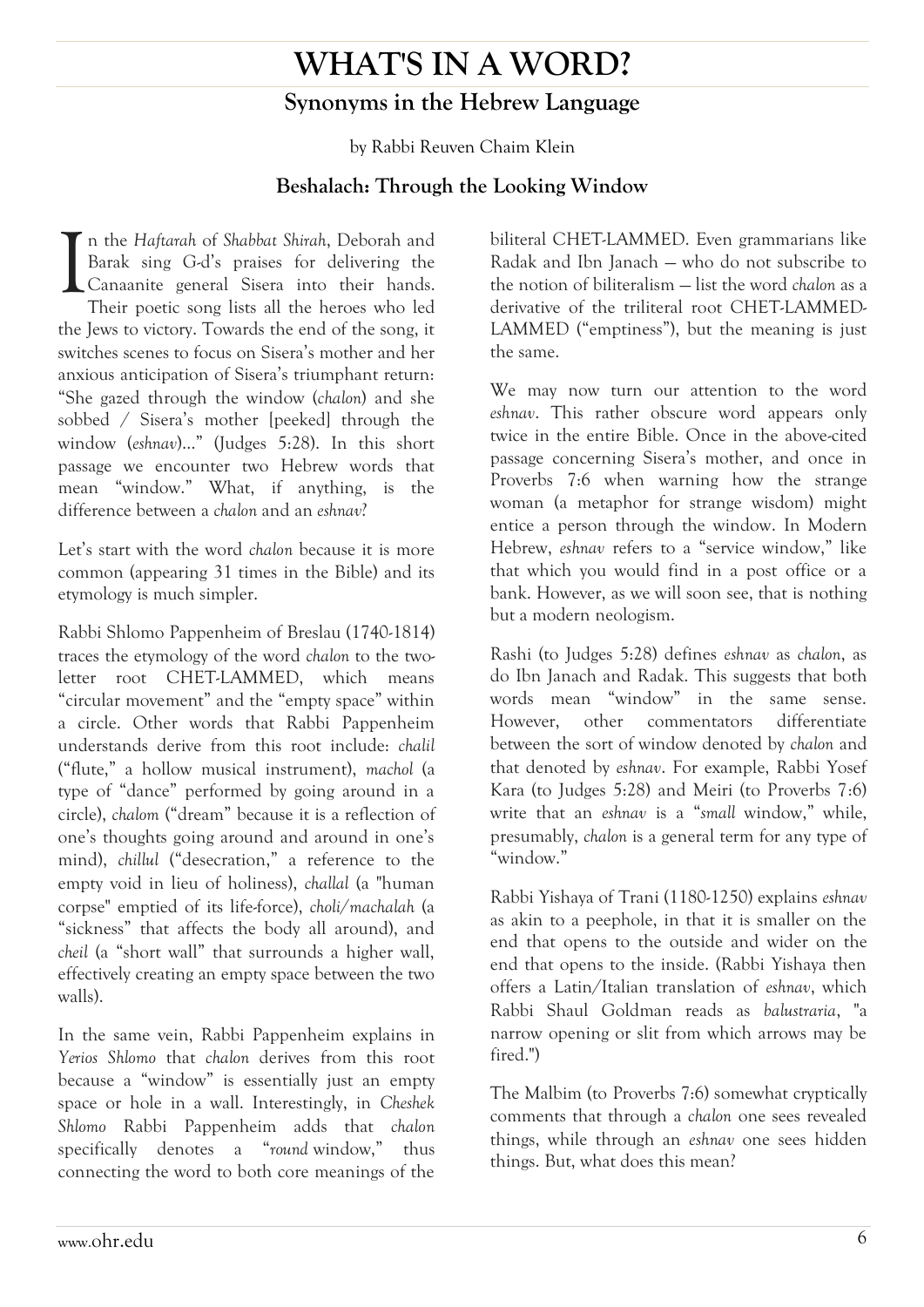The *Zohar* (*Toldot* 140b) relates that some idolaters would use the powers of astrology to see things hidden to the naked eye. These visions were seen by gazing through an enchanted window, using some form of witchcraft. The *Zohar* explicitly says that Sisera's mother engaged in this sort of witcheries' divination when she looked out the window to find out if her son would return from battle. Another example of this is Avimelech using a window to divinate that Rebecca was Isaac's wife and not his sister (see also *Tzror HaMor* to Gen. 26:8, *Sefer Ikkarim* 4:43, *Abarbanel* to Judges 5:28, and Alshich there). Based on this, the Malbim (to Judges 5:28) writes that *eshnav* denotes an enchanted window created through witchcraft, by which Sisera's mother expected to be able to see her son's fate. By contrast, *chalon* denotes a regular "window."

The Malbim's explanation proves somewhat difficult because in the case of Avimelech, the Torah reports him gazing through a *chalon,* which suggests that the *Zohar*'s explanation concerning enchanted windows should apply to the word *chalon,* not *eshnav*. In fact, Rabbi Shmuel Landiado of Aleppo (d. 1610) writes in *Kli Yakar* (to Judges 5:28) just the opposite of the Malbim: In the case of Sisera's mother, he explains that the term *chalon*  refers to a mirror on the wall used for divination, while *eshnav* was a real "window" in her room that opened to the outside street. He explains that Sisera's mother would first consult with her "hexed window," and only then would she actually look out through her real window to see what was happening outside.

In his later work — *Yair Ohr* (on synonyms in the Hebrew language) — Malbim offers another fascinating way to differentiate between *chalon* and *eshnav*. In that work, Malbim writes that an *eshnav*  is a window/mirror/lens that makes objects farther away appear to be closer. As the Malbim notes, fashioning such an item requires somewhat advanced knowledge of optics. Rabbi Chaim Futernik points out that the Malbim fails to give his source for this novel interpretation. Interestingly, the Malbim's explanation is also found almost word-for-word in two works by Rabbi Elazar Reines (d. 1903), *Shorashei Leshon HaKodesh*  and *Mishlei Shlomo*.

Other commentators take an entirely different approach to the word *eshnav*. Menachem Ibn Saruk (920-970) writes that *eshnav* refers to the mesh/lattice openings on upper floors. Rabbi Moshe David Valle (1697-1777) similarly explains that *eshnav* refers to wooden latticework that pampered women would tie to their window to allow them to look outside without being seen. The Latin term for this sort of apparatus is *gelosia*  (which is, believe it or not, related to the English word *jealous*). Rabbi Valle then posits that the very word *eshnav* ought to be read as an acronym/abbreviation for the term *ishah notenet b'chalonoteha —* "a woman places [this] at her windows."

The Italian scholar Rabbi Moshe Yitzchak Tedeschi Ashkenazi (1821-1898) explains in his work *Hoil Moshe* that the root of *eshnav* is the triliteral SHIN-NUN-BET, which (through the interchangeability of NUN and LAMMED) is related to SHIN-LAMMED-BET ("step" or "layer"). The way he explains it, *eshnav* refers specifically to a window equipped with metal shutters.

The Israeli archaeologist Dr. Shmuel Yeivin (1896- 1982) independently came up with this explanation as well. In a 1959 article published in *Leshonenu,* Yeivin further buttresses this explanation by noting that several archeological artifacts were found across the Levant that depict the motif of a woman looking outwards from the top half of a window. In those ivory images (which were said to depict the Canaanite fertility goddess Ashtoreth), the bottom half of the window was typically closed shut with various forms of mesh or lattice bars. According to him, the Biblical *eshnav*  refers exclusively to a window that was partially blocked with such blinds. (Once we are already connecting *eshnav* to ivory depictions of women looking through a window, we could also consider parsing the word *eshnav* as comprised of ALEPH-SHIN for "man," i.e. woman, and NUN-BET for "tooth," i.e. ivory).

Rabbi Aharon Marcus (1843-1916) suggests that the word *eshnav* is derived from the root NUN-SHIN-BET (by way of metathesis), which refers to the "blowing" of the wind. Needless to say, opening a window allows the wind to blow inside. Rabbi Baruch HaLevi Epstein (1860-1941) writes the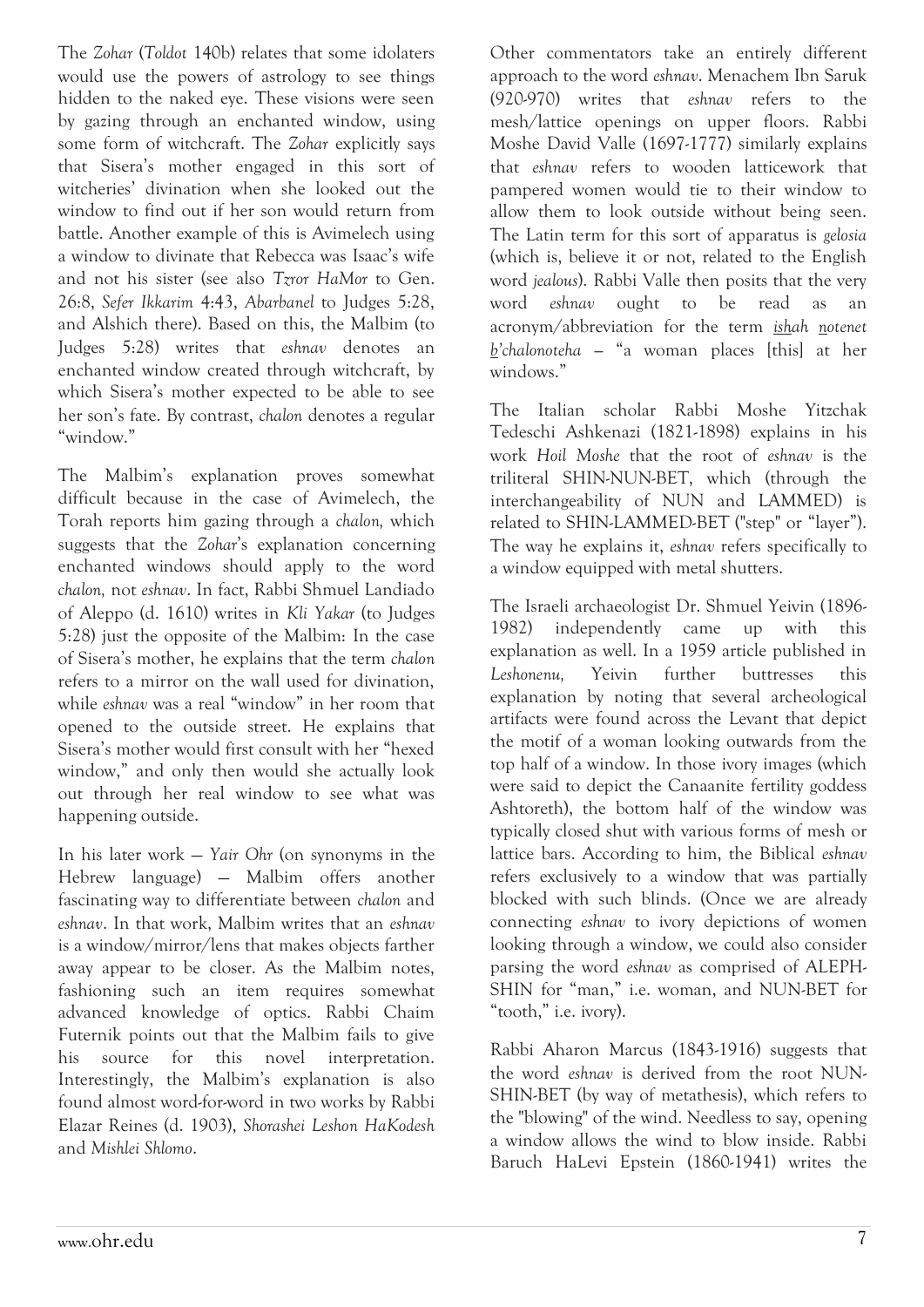same thing, adding that *eshnav* specifically denotes a window used for cooling. This etymology of *eshnav* is the one preferred by the eminent linguist Rabbi Dr. Ernest Klein (1899-1983). It is reminiscent of how the English word *window* is derived from the English word *wind*. Another English word for "window" is *fenster* (more common in German and Yiddish), which is borrowed from the Latin word *fenestra* ("hole" or "breach"). The semantics of this etymology actually resembles our explanation of the Hebrew word *chalon,* allowing our discussion to come full circle.

*For questions, comments, or to propose ideas for a future article, please contact the author at [rcklein@ohr.edu](mailto:rcklein@ohr.edu)*

## **COUNTING OUR BLESSINGS**

#### **by Rabbi Reuven Lauffer**

#### **A BLESSING ON YOUR HEAD (PART 2)**

*"May Hashem bless you and guard you. May Hashem illuminate His Countenance upon you and be gracious to you. May Hashem turn His countenance to you and establish peace for you." (Numbers 6:24-26)*

The second verse reads, "May Hashem illuminate His Countenance upon you and be gracious to you." In general, our Sages teach us that light is a metaphor for the Torah. The Midrash on our verse follows that approach and teaches that G-d's illumination is referring to the "light of the Torah." It is clear that this verse refers to the spiritual blessings, which is why it follows the previous verse which focused on the physical. Our Sages teach us as a general rule that in our religious endeavors we must always strive to move upwards in spirituality, and not to lessen our enthusiasm. Accordingly, the verses are moving in an upward trajectory, and therefore the second verse represents a concept more spiritual than the first.

Rabbi Shimshon Raphael Hirsch, in his indomitably eloquent style, explains that it is through the teachings of the Torah that G-d spreads His light throughout the world and runs His world. The more we expose ourselves to the brilliant and dazzling spiritual aura that is the Torah, the more we perceive that G-d controls the world. And our ability to understand that all of our material blessings derive only from Him is also greater.

And, just as in the previous verse, the Midrash spells out in distinct and lucid language: "*G-d should illuminate His Countenance upon you* — your eyes and your heart should be enlightened through the Torah and He should grant you children who live according to the Torah."

The verse ends with the request that the accumulation of Torah wisdom "be gracious to you." The commentaries have a fascinating disagreement about to whom the "*you*" in the verse refers. Nachmanides understands that the verse is a plea that we find grace and favor in the Eyes of G-d. However, the simple understanding of the verse seems to suggest that it refers to the person who has accumulated Torah knowledge. The verse teaches us that it is not enough to be a brilliant and erudite scholar. Together with scholarship, one needs to find favor in the eyes of others in order to have the maximum impact on the community and for the community.

Toward the end of his life, the saintly Chofetz Chaim, Rabbi Yisrael Meir Kagan (1838-1933) attempted to have a series of laws being legislated in the Polish Senate abrogated. The underlying purpose of these laws was the Senate's desire to undermine and finally destroy the educational and communal infrastructure of Polish Jewry. In fact, the Chofetz Chaim was so disturbed by the impact the legislation would have that he undertook a journey from his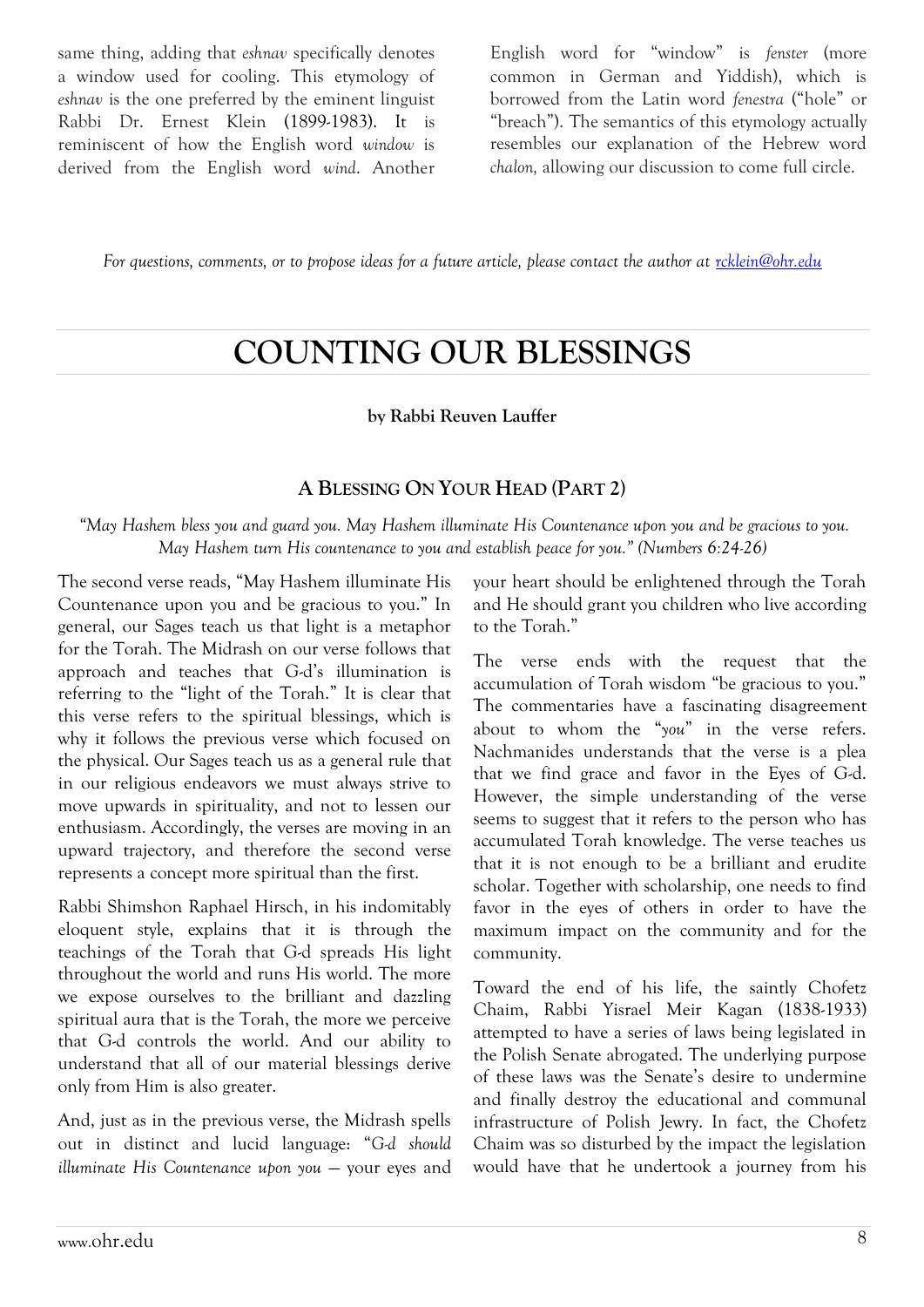hometown of Radin all the way to Warsaw (approximately 400 kilometers!), despite the fact that he was more than ninety years old and extremely frail. Thus, together with the Rebbes of the three largest Chassidic sects in Poland, the Chofetz Chaim traveled to Warsaw, where he was granted an audience with the Polish Prime Minister. The Chofetz Chaim began to speak in impassioned and heartfelt Yiddish about the dangers that the legislation presented for the Jewish community. As the interpreter began to translate the Chofetz Chaim's words into Polish, the Prime Minister stopped him and told him that the passionate words of the venerable Rabbi require no translation. "The words of this holy man pierce the heart. No one can listen to him and remain unmoved." And, with that, the vicious and destructive legislation was dropped.

*To be continued…*

# **LETTER AND SPIRIT**

*Insights based on the writings of Rav S.R. Hirsch* by Rabbi Yosef Hershman

### **Beshalach**

### **Education in the Wilderness**

n this one Torah portion, the people have several formative experiences that will shape their understanding of their relationship with nature and with other nations. I

The exodus from Egypt and the parting of the sea demonstrated to Israel for all time G-d's special closeness at extraordinary moments. But only by their journey through the wilderness were they to learn that one can place his trust in G-d under *all* circumstances — such as for the provision of everyday necessities like food and drink.

Through the manna, they learn that survival requires trust in the Almighty along with a degree of disengagement from the anxiety of worrying about sustenance. The ruthless pursuit of security is not only futile, but can easily overtake life and leave no room for other aims and goals.

The manna also laid the foundation for the Sabbath, as it did not fall on the Sabbath, and people saw double provision on Friday. More than any other mitzvah, the Sabbath requires the unshakable conviction that G-d watches over the individual and over all the requirements of his

daily livelihood. The entire experience of sustenance through manna taught that man's own efforts will not yield mastery of nature and security in sustenance. Instead, only by following G-d's Will and seeking a livelihood in accordance therewith by not greedily hoarding, and by observing the Sabbath — will one realize that security in sustenance.

Their thirsting for water and questioning whether G-d is in their midst was met with water gushing from a rock — testimony that G-d is not bound by nature, but freely controls it.

Finally, after these experiences had taught the people about their relationship with nature and that independence from the forces of nature is possible only through subjugation to and trust in G-d, the experience of Amalek's attack would teach them about their standing vis-à-vis other nations.

Amalek was the first to attack this fledgling nation — families, women, children, described as "weak and weary," without any obvious threat or provocation. However weak they may have appeared, the power of G-d hovered over them so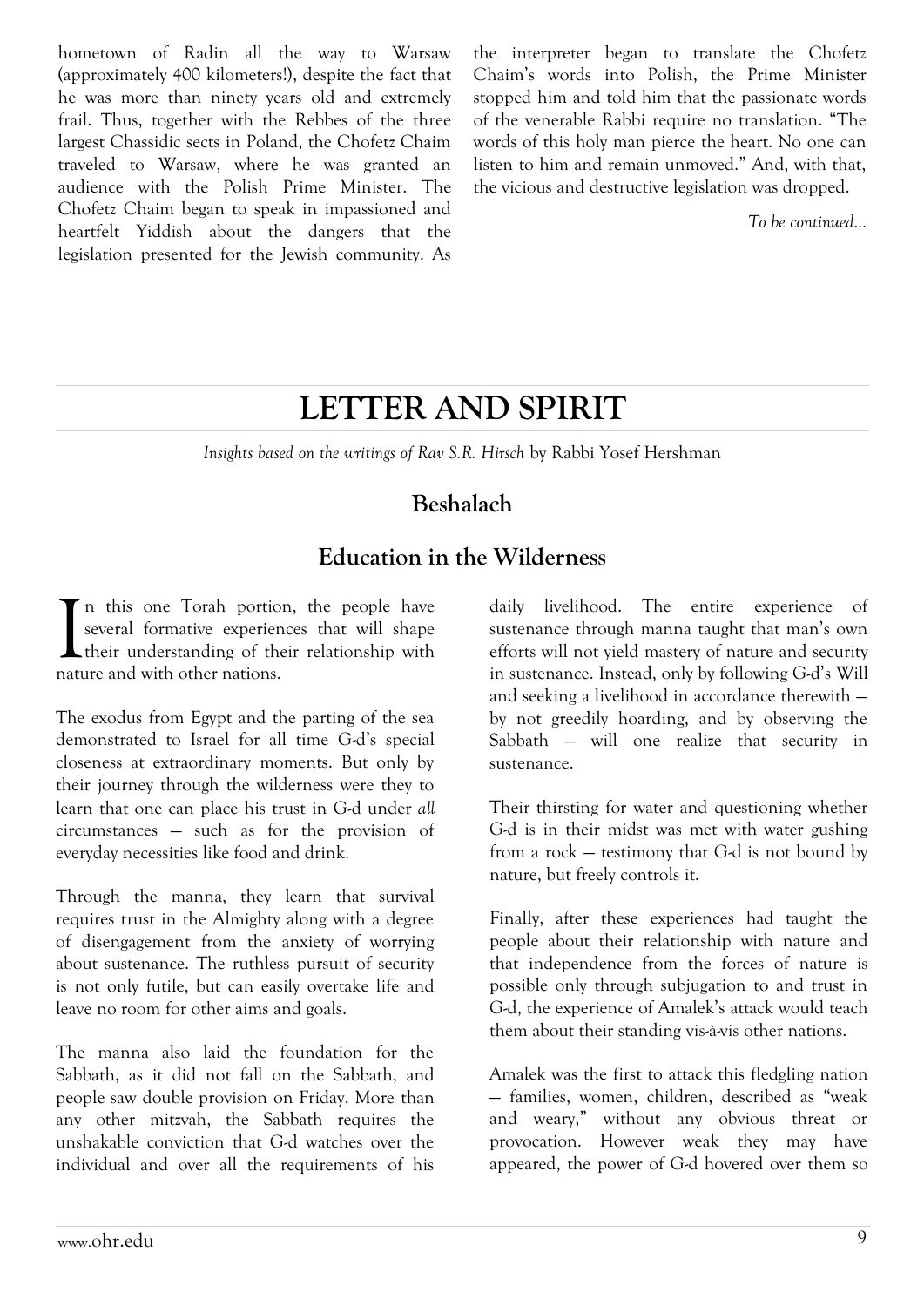that all the other nations trembled — *Philstia feared, Edom was stunned, Mo'av trembled, Canaan was dumfounded.* (Shemot 15:14-15). Only Amalek *had no fear of G-d*. (Devarim 25:18) They chose the sword as their lot, seeking renown in the laurels of blood.

There is only one indomitable threat to the gloryseeking sword — as long as one nation's heart keeps beating and pays no homage to it, it will not rest. Amalek does not hate nations that are its equal in power and armament, but rather regards their military preparedness as a sign of respect for its sword. Amalek fights them but honors them, since they acknowledge its power and shares its principles.

Amalek reserves its scorn for those who dare view the sword as dispensable — and instead place their trust in spiritual and moral power. This is the one enemy of Amalek, and the war between the sword and spirit will rage for generations. Israel, here, is taught that winning this war is only through the staff of Moshe, not through the sword of soldiers. The hands of Moshe are termed *emunah* (17:12), for it is the devoted trust of the people, awakened by the uplifted hand, that prevails over Amalek.

This war only weakened Amalek — the struggle would continue until the final defeat at the end of days, when that trust in G-d reaches full bloom.

 *Sources: Commentary, Shemot 15:25; 16:8, 28; 17:9-12*

# **@ OHR**

#### **The students, alumni, staff and events of Ohr Somayach**

**Book Review** by Rabbi Shlomo Simon

**Food: A Halachic Analysis** By Rabbi Yehuda Spitz Mosaica Press (2020) 483 pages

I was tempted to begin my review of Rabbi Spitz's newest addition to Ohr Somayach's Jewish Learning Library by saying that one cannot read it and remain *parve*. But that sounded too corny (which is *parve*) so I rejected it in favor of the following:

.

When I was asked by Ohrnet's editor, Rabbi Moshe Newman, to review Rabbi Spitz's book, *Food: a Halachic Analysis*, I was hesitant. I told him that I would consider it. It is a big book – with over 480 pages. And I thought to myself, it's probably very densely written with esoteric discussions on the various problems involved in the certification of food products and most likely filled with extensive footnotes, referencing *halachic* discussions. In short, I thought it was going to be quite boring.

Boy, was I wrong! This book reads more like a fast-paced, page-turning detective novel than a dry *Halacha sefer*. But that is its uniqueness and brilliance. The author has managed to write a *sefer* that is both comprehensive in its treatment of every topic discussed *and* excellently written. Even the footnotes, which account for most of the text, are intriguing and well written.

In his Foreword to the *sefer*, attesting to Rabbi Spitz's scholarship Rabbi Yitzchak Breitowitz, well known for his own encyclopedic knowledge, noted several remarkable features of this book**.**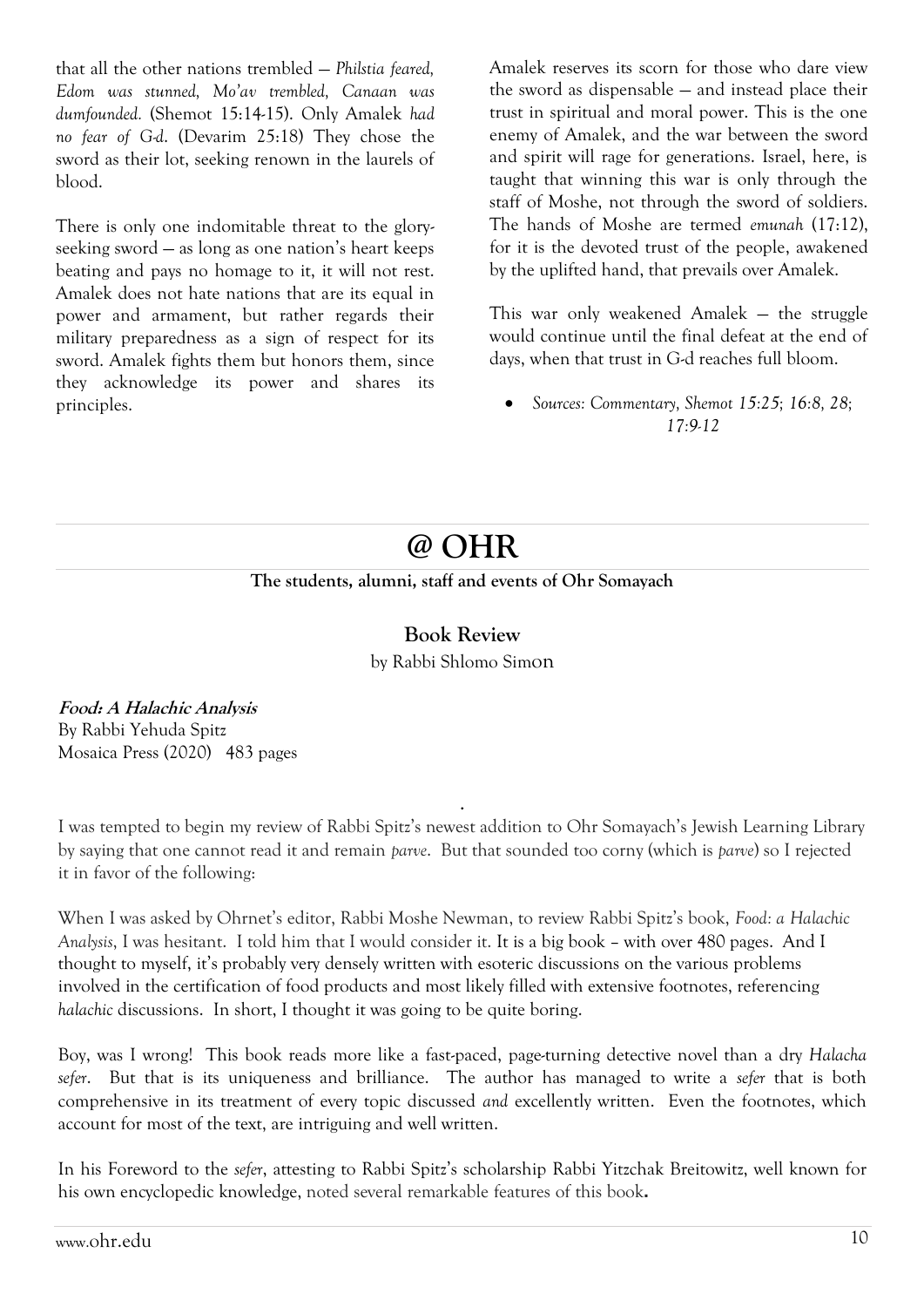"Accuracy: many *halachic* works, both in English and in Hebrew, will quote or paraphrase sources based on how those sources are cited in earlier works without bothering to verify the original source. More than once, this has led to the widespread perpetuation of error, as a mistake or omission by one author gets automatically followed by later authors, as each one uses the predecessor text as the source. Rabbi Spitz has gone to great effort to trace every quoted *psak* and *sevara* to its original source and does not rely on secondary quotations or paraphrases. And if there is ambiguity in the reports he will note it.

"A completeness: When Rabbi Spitz addresses a topic, he will give you all the views on the topic. He does not limit himself to a selection of the views he finds most persuasive. He includes many oral *psakim* that cannot always be found in writing and carefully documents the source of them as well…."

The subjects discussed are also very topical and interesting. They include, among others, the following chapters headings: Hard Cheese Complexities; The Great Dishwasher Debate; Genetically Engineered Meat; Buffalo Burgers and Zebu Controversy; The *Erev Pesach* Meat Scandal; The *Halachic* Adventures of the Potato; The Quinoa-*Kitniyos* Conundrum: The Coca-Cola Kashrus Controversy; *Chodosh* in *Chutz La'aretz*; Margarine, Misconceptions, and *Maris Ayin*; *Chalav Yisrael*: A *Halachic* History; *Kashering* Teeth; and my favorite, Leeuwenhoek's *Halachic* Legacy: Microscopes and Magnifying Glasses.

He masterfully shows connections between stories in the *Chumash* and contemporary *halachic* issues. In discussing the need for a *hekker* (a physical object which functions as a reminder not to mix milk and meat) when two or more individuals are eating their separate dairy and meat meals at the same table, he brings *halachic* sources that cite the story in *Parshat Vayera* of *Avraham Avinu* feeding the three angels, disguised as Arabs, tongue and butter. The Torah tells us: "And he stood over them, under the tree, and they ate." Why was it necessary to mention the fact that *Avraham* stood over them while they ate? Because, say these authorities, the three might have been eating milk and meat meals at the same time and *Avraham* needed to supervise them to ensure that one wouldn't take food from the other's plate. And a *shomer* (a supervisor) can also function as a *hekker.*

I was particularly impressed by Rabbi Spitz's mastery of the science behind many of the Halachic issues discussed. In his chapter on genetically engineered meat, he seems to have a firm grasp on the biology and chemistry involved it its making. This is especially important in today's world of food production, which is increasingly high-tech and difficult for even the average rabbi, not involved in this specialty, to understand.

Rabbi Spitz seems to be indefatigable in his research. Even after exhausting all the written literature on a topic, he recounts extensive discussions of these issues with the top *poskim* of our day.

I have seen many excellent *halacha sefarim i*n English which are informative, some which are even scholarly, but none which are informative and scholarly and humorous. As an example, in his chapter titled "Microscopes and Magnifying glasses," he concludes as follows:

"Still, the bottom line is that using a magnifier or microscope to see something that *cannot* be seen at all by the naked eye would have no *halachic* bearing whatsoever, '*bein lehakel bein lehachmir*'. So, although Leeuvenhoek's (the inventor of the microscope) impact on the world in various important areas is immeasurable, nevertheless, his *halachic* legacy remains – quite ironically - microscopic. "

I highly recommend this book to every Jew who likes to eat, wants a deeper understanding of kashruth and who has a sense of humor.

*Rabbi Yehuda Spitz is a lecturer and the shoel u'meshiv for the Ohr LaGolah smicha program.*